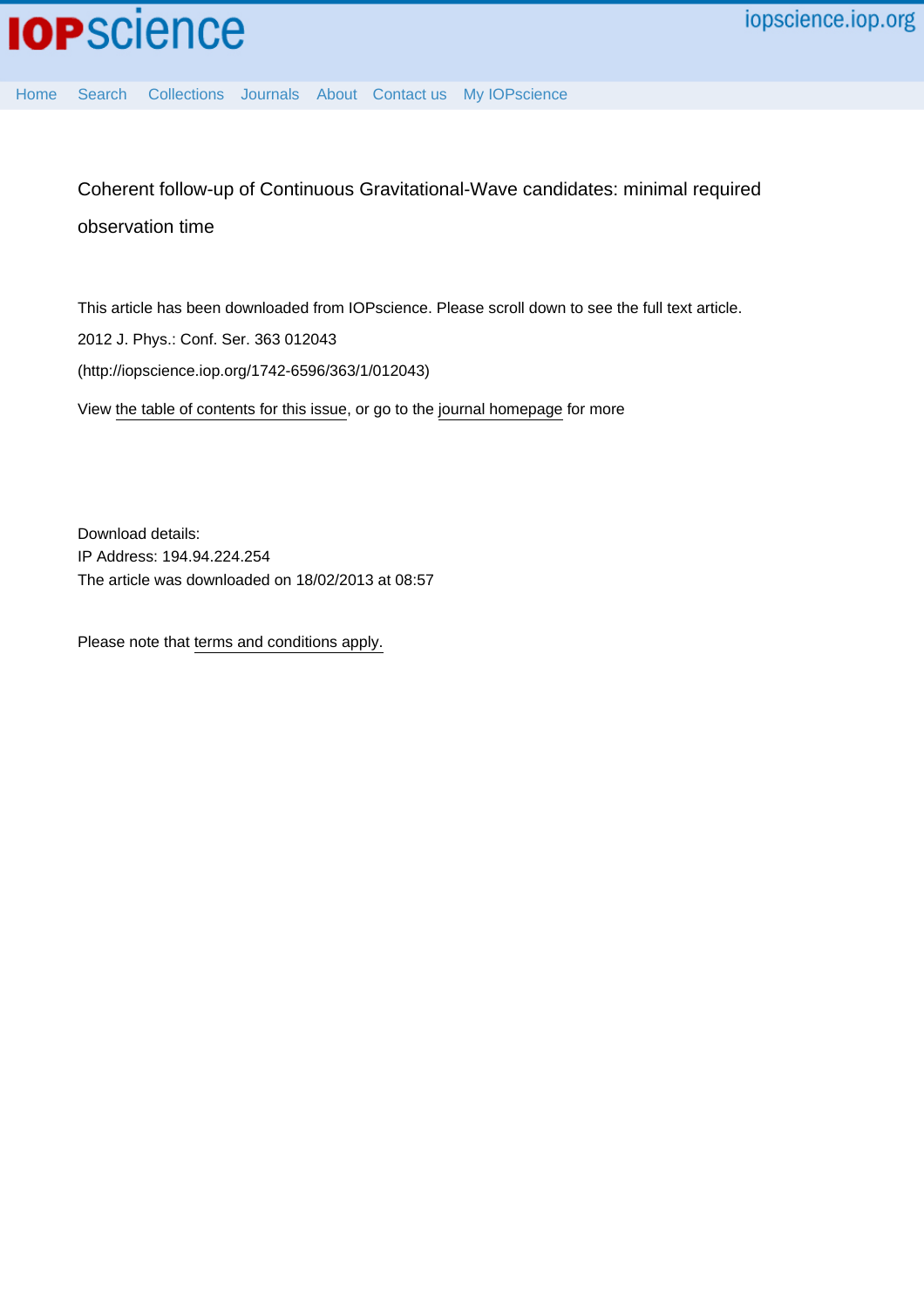# Coherent follow-up of Continuous Gravitational-Wave candidates: minimal required observation time

# Miroslav Shaltev

E-mail: miroslav.shaltev@aei.mpg.de Albert-Einstein-Institut, Callinstr. 38, 30167 Hannover, Germany LIGO-P1100172-v3 Fri Mar 2 16:52:05 2012 +0100

Abstract. We derive two different methods to compute the minimal required integration time of a fully coherent follow-up of candidates produced in wide parameter space semi-coherent searches, such as global correlation StackSlide searches using Einstein@Home. We numerically compare these methods in terms of integration duration and computing cost. In a Monte Carlo study we confirm that we can achieve the required detection probability.

# 1. Introduction

Isolated neutron stars as potential sources of continuous gravitational waves are optimally studied with fully coherent matched filtering methods. These methods are not directly applicable to previously unknown objects due to the large parameter space that needs to be covered in all-sky wide parameter space searches and the related enormous computing cost [\[1\]](#page-9-0). Advanced semi-coherent techniques, e.g. StackSlide searches on the distributed computing environment Einstein@Home [\[2\]](#page-9-1), produce candidates that require follow-up in greatly reduced parameter space regions. A follow-up scheme consists of two basic stages. In the first refinement stage, we find the maximum-likelihood estimator and associated optimal search volume  $V_0$ . In the second *zoom* stage, we zoom in on the optimal search volume by semi-coherent or fully-coherent integration. In this paper we focus on a fully-coherent zoom for which we derive and discuss two different methods to compute the minimal required coherent integration time in order to distinguish real signals from noise.

# 2. Properties of F-statistic searches

The F-statistic was first derived in [\[3\]](#page-9-2) for the single detector case and generalized to multidetector searches in [\[4\]](#page-9-3). Continuous gravitational-wave signals are monochromatic and sinusoidal in the frame of the gravitational-wave source and undergo phase- and amplitude modulation due to the rotation and orbital motion of the detector. The  $\mathcal{F}\text{-statistic}$  is analytically amplitudemaximized, thus the parameter space to search for signals is spanned by the remaining "Doppler parameters"  $\lambda$ , namely sky position ( $\alpha$  - right ascension,  $\delta$  - declination) and intrinsic frequency and frequency derivatives  $(f, \hat{f}, \hat{f})$ ...), further referred to as spindowns. Searching for previously unknown objects with matched filtering implies computing matched filters for different points in parameter space, also referred to as templates. As realized in [\[5,](#page-9-4) [6\]](#page-9-5) in the context of searches for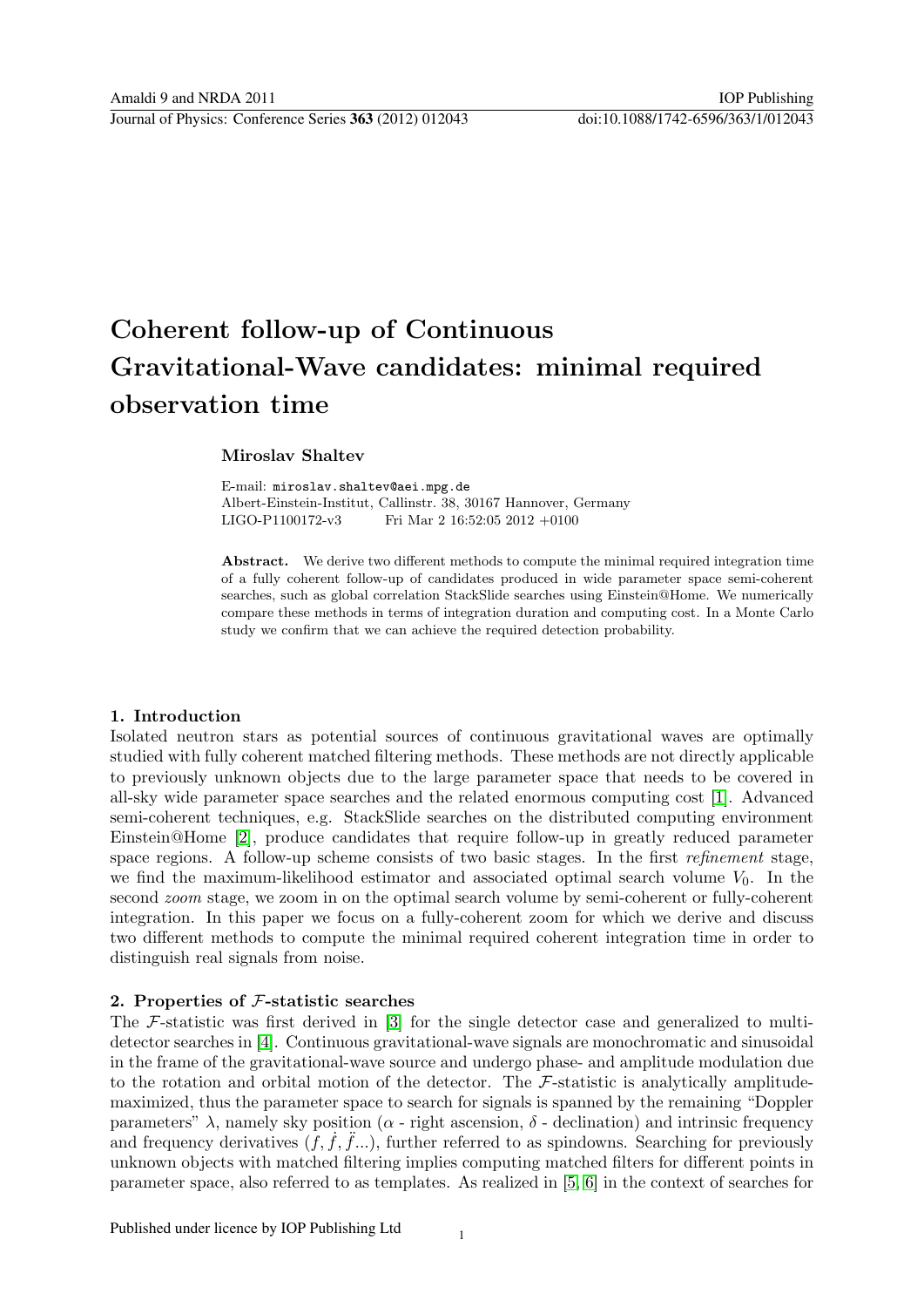gravitational waves from inspiraling binaries, a geometrical approach is best suited for optimal template placement and template counting. This is made possible by the introduction of a metric tensor  $g_{ij}$  on the parameter space and mismatch m

$$
m = g_{ij} \Delta \lambda^i \Delta \lambda^j + \mathcal{O}(\Delta \lambda^3) \tag{1}
$$

where the mismatch m measures the fractional loss of (squared) signal to noise ratio (SNR)  $\rho^2$ due to the usage of a nearby template  $\lambda_c$  with offset  $\Delta\lambda = \lambda_c - \lambda_s$  from the true parameters of a putative signal  $\lambda_s$ 

$$
m = \frac{\rho_s^2 - \rho_c^2}{\rho_s^2} \,, \tag{2}
$$

with the squared SNR  $\rho_s^2$  and  $\rho_c^2$  obtained at point  $\lambda_s$  and  $\lambda_c$ , respectively. Given the metric, the problem of efficient lattice and alternative random and stochastic template-bank construction is studied in [\[7,](#page-9-6) [8,](#page-9-7) [9\]](#page-9-8).

#### 2.1. Fully-coherent search

A fully-coherent search is the classical and most sensitive F-statistic-based search in the case of unlimited available computing power or a sufficiently cheap computing cost requirement. The squared SNR  $\rho^2$  scales linearly with the observation time T, according to the following formula:

<span id="page-2-1"></span>
$$
\rho^2 = h_0^2 R N_{\rm d} T S^{-1}(f) \tag{3}
$$

where  $h_0$  is the intrinsic signal amplitude, R represents the geometrical "detector response", S is the one-sided noise spectral density, which is assumed constant in a narrow frequency band around f, and  $N_d$  is the number of detectors [\[10\]](#page-9-9). In the presence of a signal, the F-statistic follows a non-central  $\chi^2$  distribution with four degrees of freedom and non-centrality parameter  $\rho^2$ . Thus the expectation value is

<span id="page-2-3"></span>
$$
E[2\mathcal{F}_S] = 4 + \rho^2 \t\t(4)
$$

with standard deviation

<span id="page-2-4"></span>
$$
\sigma(2\mathcal{F}_S) = \sqrt{2(4+2\rho^2)}\,. \tag{5}
$$

## 2.2. Semi-coherent search

At fixed and limited computing cost a more sensitive detection statistic can be constructed from the incoherent combination of results obtained by coherent integration of shorter data segments. In particular we consider a Stack-Slide search [\[11,](#page-9-10) [12,](#page-9-11) [13\]](#page-9-12), where the statistic is the sum of the  $\mathcal{F}$ -statistic over the segments:

$$
\Sigma = \sum_{k=1}^{N} 2\mathcal{F}_k(\lambda). \tag{6}
$$

This new statistic  $\Sigma$  follows a non-central  $\chi^2$  distribution with 4N degrees of freedom, thus the expectation value is

<span id="page-2-0"></span>
$$
E[\Sigma] = 4N + \rho_{\Sigma}^2 \t\t(7)
$$

where the non-centrality parameter is the sum of the squared SNRs over different segments

$$
\rho_{\Sigma}^2 = \sum_{k=1}^N \rho_k^2 \ . \tag{8}
$$

A trivial but useful reformulation of Eq. [\(7\)](#page-2-0) is in terms of average  $2\bar{\mathcal{F}} = \frac{1}{\Lambda}$  $\frac{1}{N} \sum_k 2 \mathcal{F}_k$  and  $\bar{\rho}^2 = \frac{1}{\bar{N}}$  $\frac{1}{N} \sum_{k} \rho_k^2$ , namely

<span id="page-2-2"></span>
$$
E[2\bar{\mathcal{F}}] = 4 + \bar{\rho}^2. \tag{9}
$$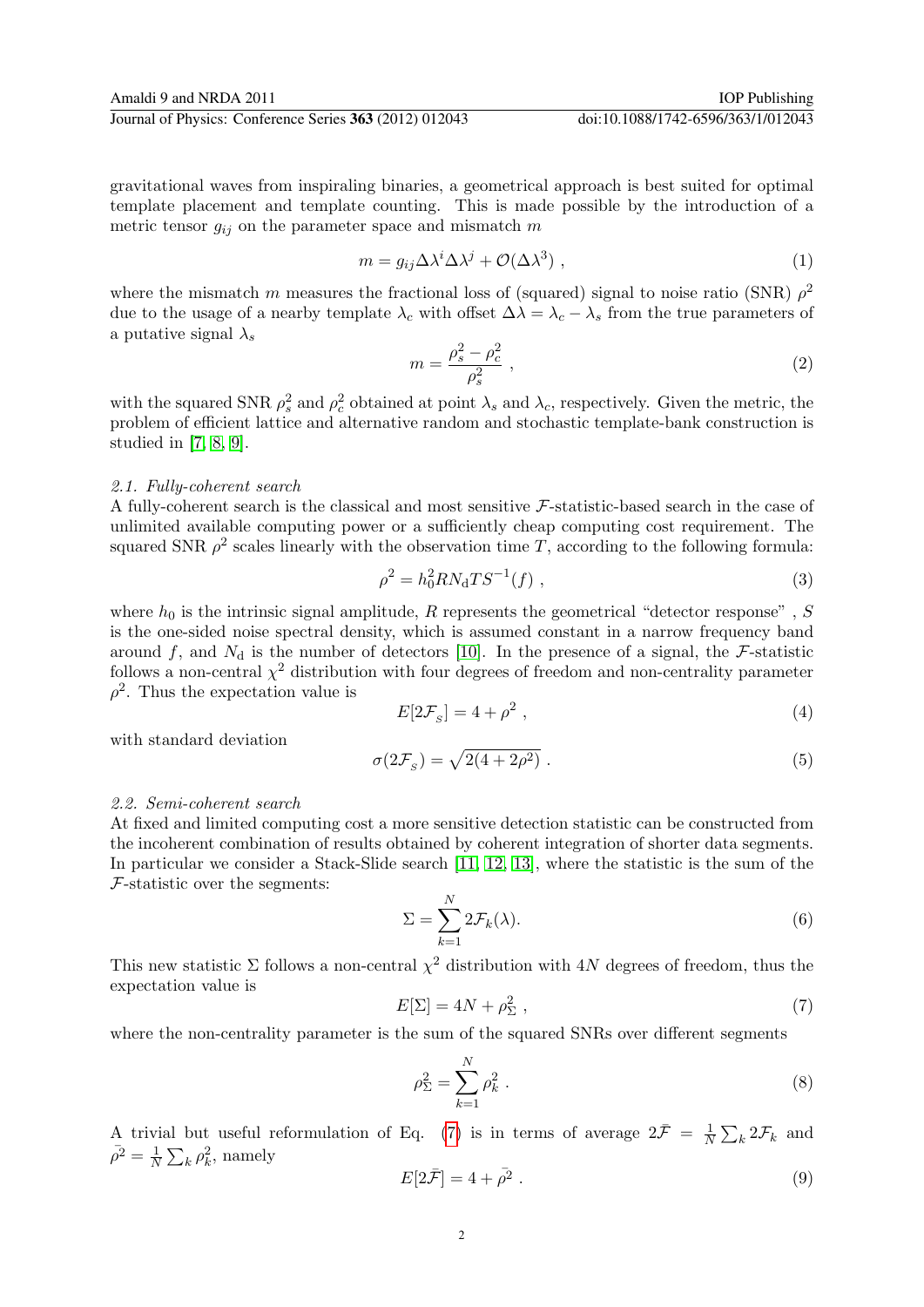The number of templates sufficient to cover the search volume  $V_0$  is given by [\[7\]](#page-9-6)

<span id="page-3-1"></span>
$$
\mathcal{N}_n = \theta m^{-n/2} \mathcal{V}_n \tag{10}
$$

where  $\theta$  is the normalized thickness characterizing the geometric structure of covering, m is the maximum allowed mismatch,  $n$  the number of dimensions and

$$
\mathcal{V}_n = \int d^n \lambda \sqrt{\det g} \;, \tag{11}
$$

is the metric template-bank volume with  $g_{ij}$  the parameter space metric. This is the general form of the template counting formula, which is valid for arbitrary lattices and curved parameter spaces. In practice, using the flat metric approximation, where the metric coefficients are constant, we can take the determinant out of the integral. Moreover, if the parameter space is a n-dimensional "box", we can replace the integral over infinitesimal displacement  $d\lambda$  by a product of n "search bands"  $\Delta\lambda$ , namely

$$
\mathcal{V}_n = \sqrt{\det g} \prod_{i=1}^n \Delta \lambda_i \ . \tag{12}
$$

Follow-up of candidates from semi-coherent searches involves a semi-coherent metric, shown in [\[11,](#page-9-10) [14\]](#page-9-13) to be the average of the metric computed for every segment. The semi-coherent metric allows us to estimate the search band  $\Delta\lambda_i$  around the follow-up candidate using the diagonal elements of the inverse Fisher matrix [\[15,](#page-9-14) [16\]](#page-9-15), i.e.

<span id="page-3-0"></span>
$$
\Delta \lambda_i \equiv \kappa \sqrt{\bar{\Gamma}^{ii}} \;, \tag{13}
$$

with

$$
\bar{\Gamma}^{ii} = \bar{g}^{ii} / \rho^2 \tag{14}
$$

where  $\kappa$  defines the confidence level and  $g^{ij}$  is the inverse matrix to  $g_{ij}$ . In the present work we use an analytical semi-coherent metric first derived by Pletsch [\[14\]](#page-9-13). For coherent integration time longer than a day, but much shorter than a year, the number of sky templates at fixed frequency f converges to

$$
\mathcal{N}_{sky} = \frac{2\pi^3 \tau_{\rm E}^2 f^2}{m} \,,\tag{15}
$$

where  $\tau_{\rm E} \approx 21 \times 10^{-3} s$  is the light travel time from the Earth's center to the detector [\[14\]](#page-9-13). The semi-coherent parameter space is finer than the coherent one by a refinement factor  $\gamma$ . Using the notion of refinement per direction  $\gamma_n$  we can also obtain the search bands from the extents of the fully coherent metric, namely

$$
\Delta \lambda_i = \kappa \sqrt{\frac{g^{ii}}{\gamma_i^2 \rho^2}} \,. \tag{16}
$$

For uniformly distributed segments of data without gaps, based on [\[14\]](#page-9-13) the refinement factors can be obtained as

$$
\gamma_f = 1 \tag{17}
$$

$$
\gamma_f = \sqrt{5N^2 - 4} \,, \tag{18}
$$

$$
\gamma_{\ddot{f}} = \sqrt{(35N^4 - 140N^2 + 108)/3} \,, \tag{19}
$$

$$
\gamma_{\ddot{f}} = \sqrt{(105N^8 - 1260N^6 + 5012N^4 - 6160N^2 + 2304)/(5N^2 - 4)}.
$$
 (20)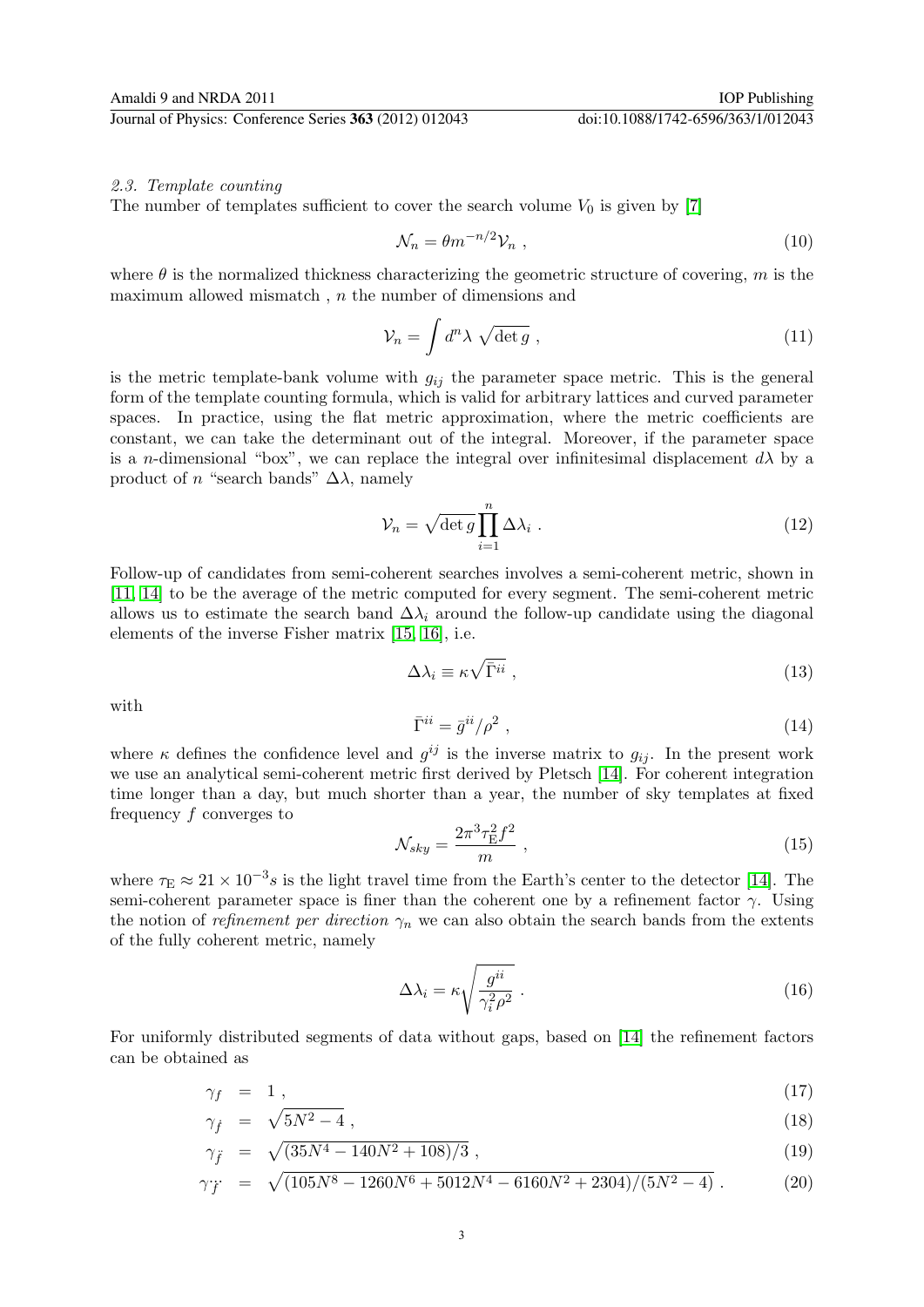Finally, for simplicity of the template-bank construction, we use a hyper-cubic lattice to place templates, though hyper-cubic lattices are in general suboptimal, compared to better solutions, e.g.  $A_n^*$  lattice. The normalized thickness for an *n*-dimensional hyper-cubic grid is [\[7\]](#page-9-6)

$$
\theta_n = n^{n/2} 2^{-n} \tag{21}
$$

The proper choice of the number of dimensions that maximizes the number of templates  $[1, 11, 12, 13]$  $[1, 11, 12, 13]$  $[1, 11, 12, 13]$  $[1, 11, 12, 13]$  N is:

$$
\mathcal{N} = \max_{n} \mathcal{N}_n \tag{22}
$$

## 2.4. Computing cost

In the follow-up of real candidates, especially weak signal candidates, along with the constraint of the total amount of available data, the computing cost constraint may limit significantly the feasibility of the search. Thus the computing-cost requirement is of particular interest. There are currently two different strategies to implement an  $\mathcal{F}\text{-statistic search code}$  in LIGO's reference software suite lalsuite[\[17\]](#page-9-16), namely the SFT-method based on short Fourier transforms of the data with duration  $T_{\text{SFT}}$  [\[10\]](#page-9-9) and the FFT-method based on barycentric resampling [\[18\]](#page-9-17). Regarding the computational cost, the FFT method is preferable, as the computational requirement to calculate the F-statistic, for a single point in the parameter space, scales only with  $\log T$ , while the cost of the SFT algorithm scales with T. However, for historical reasons the SFT method is currently still more often used by LIGO/LSC [\[19,](#page-9-18) [20,](#page-9-19) [21\]](#page-9-20), is well tested and we can use recent timing information. The computing cost of a SFT-based  $\mathcal{F}\text{-statistic search}$  is

$$
C = \mathcal{N}c_0 N_{\text{SFT}} \,, \tag{23}
$$

where  $N_{\text{SFT}}$  is the number of used SFTs, namely

<span id="page-4-0"></span>
$$
N_{\rm SFT} = N_{\rm d}T/T_{\rm SFT} \tag{24}
$$

and  $c_0$  is the fundamental implementation- and hardware-specific computing constant per SFT and template.

## 3. Minimal required observation time

The main scope of the present work is to find the minimal required observation time that guarantees a certain detection probability of a putative signal buried deep in the detector noise at a certain confidence level by using the fully-coherent  $\mathcal{F}\text{-statistic search technique}$ . We consider two different methods to compute the required integration duration. In method 1, which is closely related to hypothesis testing, we use the concept of false-alarm and falsedismissal probability to achieve certain detection probability. This is the natural way to compute the required integration time. In method 2 we alternatively use the more intuitive notion of expectation value to find the observation duration that guarantees the required detection probability.

# 3.1. Method 1

In absence of a signal, the probability density function of the  $\mathcal{F}\text{-statistic reduces to a central}$  $\chi^2$ -distribution, and the false-alarm probability is given by

<span id="page-4-1"></span>
$$
p_{\text{fA}}^1 = \int_{2\mathcal{F}_{\text{th}}}^{\infty} d(2\mathcal{F}) \chi_4^2(2\mathcal{F}; 0) , \qquad (25)
$$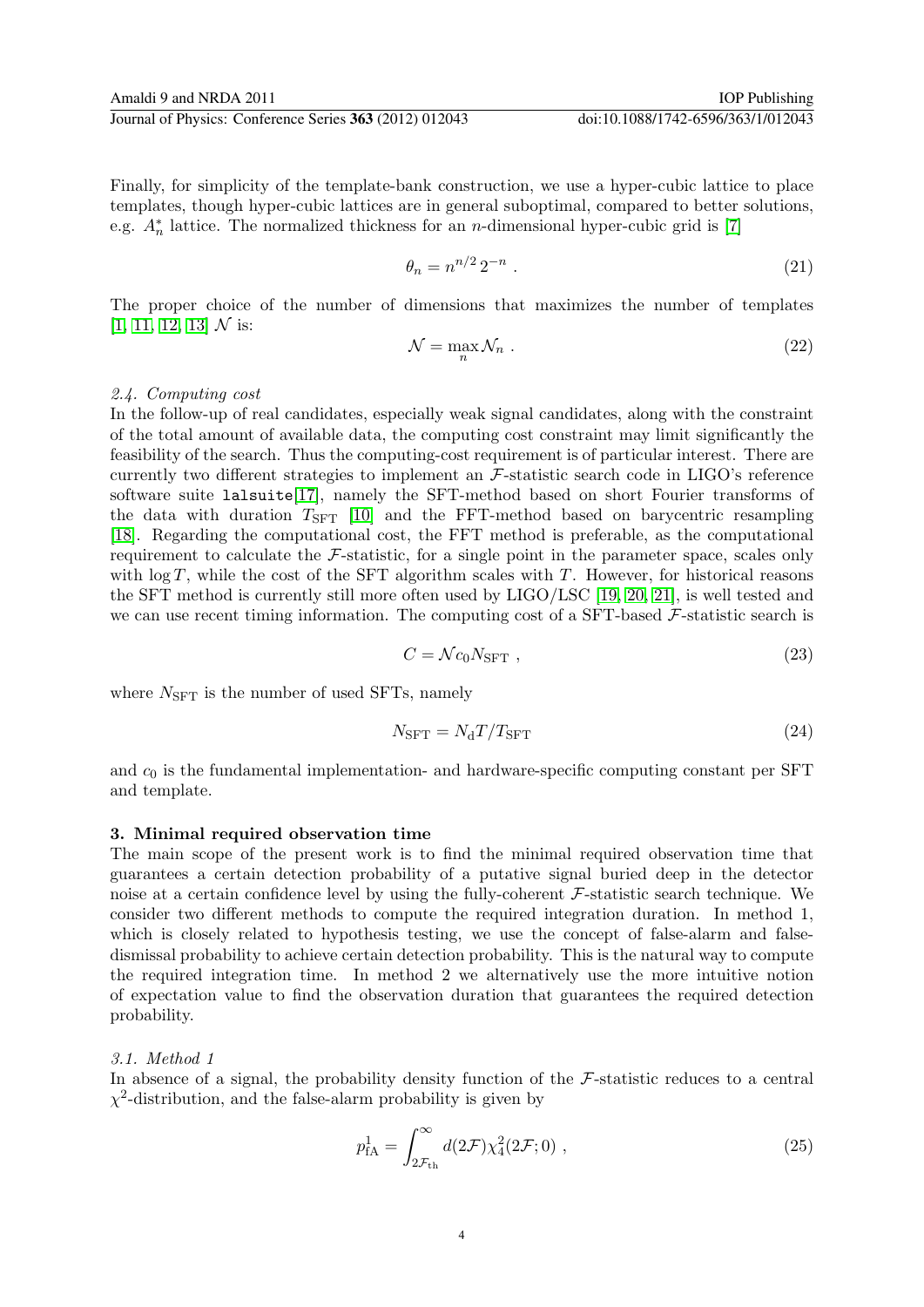where  $p_{\text{fA}}^1$  denotes single trial false-alarm probability and  $\chi_4^2(2\mathcal{F};0)$  is the central  $\chi^2$ -distribution with 4 degrees of freedom. The integration of  $\chi_4^2(2\mathcal{F},0) = \frac{1}{2}\mathcal{F}e^{-\mathcal{F}}$  yields

<span id="page-5-0"></span>
$$
p_{\rm IA}^1 = (1 + \mathcal{F}_{\rm th})e^{-\mathcal{F}_{\rm th}}\,. \tag{26}
$$

The overall false-alarm probability of crossing the threshold  $2\mathcal{F}_{\text{th}}$  in N trials is

$$
p_{\text{fA}} = 1 - (1 - p_{\text{fA}}^1)^{\mathcal{N}} \approx p_{\text{fA}}^1 \mathcal{N},\tag{27}
$$

when  $p_{\text{fA}}^1 \mathcal{N} \ll 1$  [\[3,](#page-9-2) [22\]](#page-9-21), thus

$$
p_{\rm fA}^1 = p_{\rm fA}/\mathcal{N} \ . \tag{28}
$$

We cannot solve Eq. [\(26\)](#page-5-0) analytically, but numerical solution gives a threshold  $2\mathcal{F}_{\text{th}}$  value. This allows us to numerically integrate the false-dismissal probability

<span id="page-5-1"></span>
$$
p_{\text{fD}}(2\mathcal{F}_{\text{th}}, \rho^2) = \int_{-\infty}^{2\mathcal{F}_{\text{th}}}(d2\mathcal{F})\chi_4^2(2\mathcal{F}, \rho^2) , \qquad (29)
$$

where  $p_{fD}(2\mathcal{F}_{th}) = 1 - p_{\text{det}}$ , with the desired detection probability  $p_{\text{det}}$  and  $\chi^2_4(2\mathcal{F}, \rho^2)$  is the non-central  $\chi^2$ -distribution with 4 degrees of freedom and non-centrality parameter  $\rho^2$ . At fixed  $p_{\text{fA}}^*$  and  $p_{\text{fD}}^*$ , using the above equation, we can compute a threshold SNR  $\rho_{\text{th}}(p_{\text{fA}}^*, p_{\text{fD}}^*)$ . The required  $T$  is such that the inequality

<span id="page-5-3"></span>
$$
\rho_{ac}^2(T) \ge \rho_{th}^2(p_{\text{fA}}^*, p_{\text{fD}}^*)
$$
\n(30)

holds, where  $\rho_{ac}^2(T)$  is the accumulated SNR due to the presence of signal in the analyzed data. Assuming that the follow-up search will use data of similar constant noise floor, we can rewrite Eq.  $(3)$  as

$$
\rho_{\rm ac}^2(T) = \rho_{\rm c}^2 \frac{N_{\rm d}T}{N_{\rm d}^{\rm c} \Delta T} \,, \tag{31}
$$

where  $\Delta T$  is the length of one segment in the semi-coherent search using data from  $N^{\text{c}}_{\text{d}}$  number of detectors. With the average  $2\bar{F}_c$  value of the candidate, we can compute its SNR  $\rho_c$  from Eq. [\(9\)](#page-2-2), namely

$$
\rho_{\rm c}^2 = E[2\bar{\mathcal{F}}_{\rm c}] - 4 \tag{32}
$$

Substitution in the equations above yields the accumulated SNR in presence of signal

<span id="page-5-2"></span>
$$
\rho_{\rm ac}^2 = \left(E[2\bar{\mathcal{F}}_{\rm c}] - 4\right) \frac{N_{\rm d}T}{N_{\rm d}^{\rm c}\Delta T} \,,\tag{33}
$$

which gives the required minimal T.

## 3.2. Method 2

Computation of the  $F$ -statistic on data with no signal, has a certain expectation value, therefore we ask what is the expected maximal  $2\mathcal{F}$  value  $E[2\mathcal{F}_{\mathcal{N}}]$  in  $\mathcal{N}$  trials in Gaussian noise, where  $\mathcal{F}_{\mathcal{N}} \equiv \max \{ \mathcal{F} \}_{i=1}^{\mathcal{N}}$ . The probability to get  $(\mathcal{N}-1)$  values of  $2\mathcal{F}$  less than  $2\mathcal{F}_{\mathcal{N}}$  follows a binomial distribution, namely

$$
p_{\mathcal{N}}(2\mathcal{F}_{\mathcal{N}}) = \binom{\mathcal{N}}{1} \chi_4^2(2\mathcal{F}, 0)(1 - \alpha_1)^{\mathcal{N}-1} \tag{34}
$$

$$
= \frac{1}{2} \mathcal{N} \mathcal{F}_{\mathcal{N}} e^{-\mathcal{F}_{\mathcal{N}}} \left( 1 - (1 + \mathcal{F}_{\mathcal{N}}) e^{-\mathcal{F}_{\mathcal{N}}} \right)^{\mathcal{N}-1} \tag{35}
$$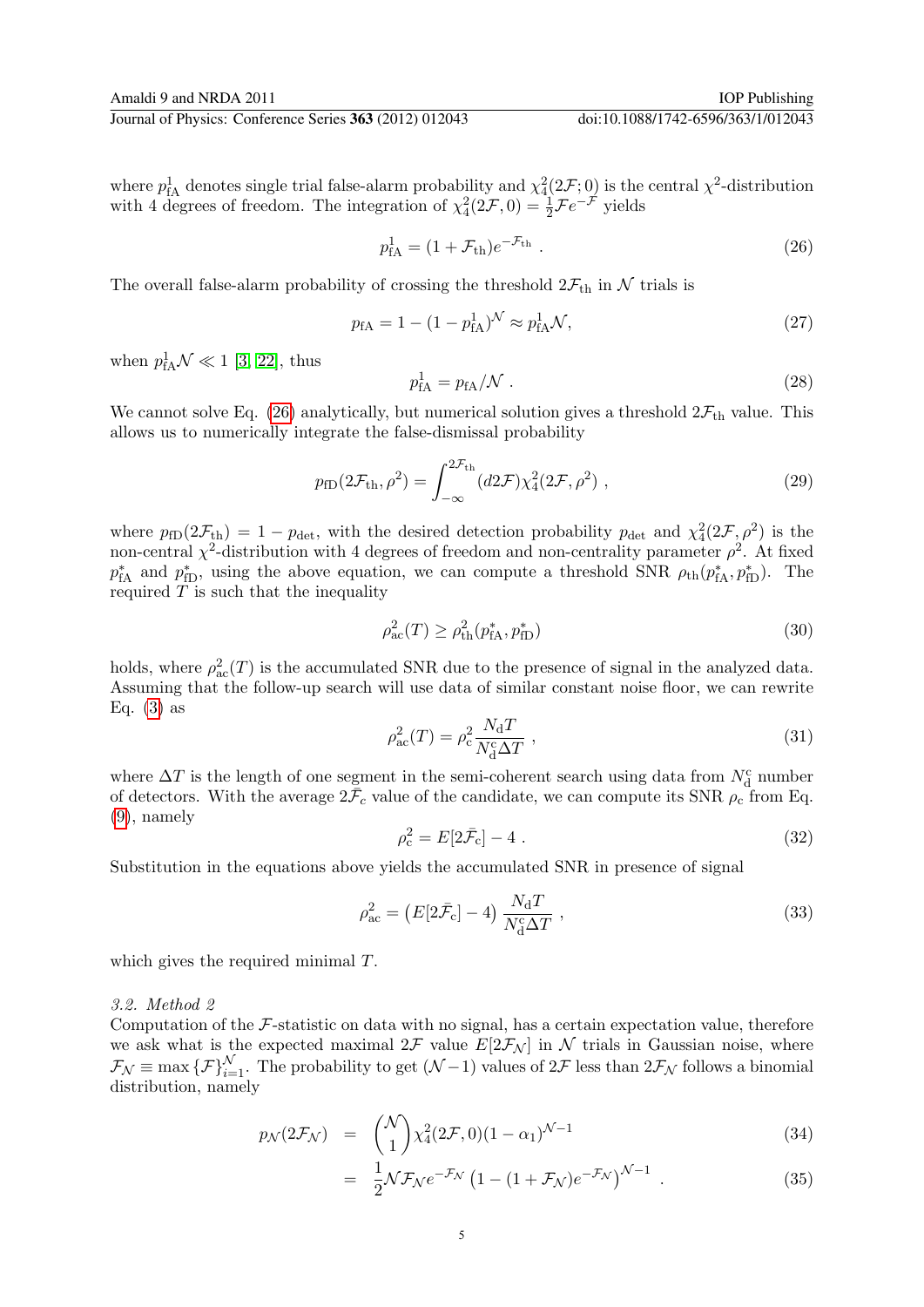With this we can numerically integrate the expectation value

$$
E[2\mathcal{F}_{\mathcal{N}}] = \int_0^\infty d(2\mathcal{F}_{\mathcal{N}}) 2\mathcal{F}_{\mathcal{N}} p_{\mathcal{N}}(2\mathcal{F}_{\mathcal{N}}) , \qquad (36)
$$

and standard deviation

$$
\sigma_{\mathcal{N}}(2\mathcal{F}_{\mathcal{N}}) = \left(\int_0^\infty d(2\mathcal{F}_{\mathcal{N}}) (2\mathcal{F}_{\mathcal{N}} - E[2\mathcal{F}_{\mathcal{N}}])^2 p_{\mathcal{N}}(2\mathcal{F}_{\mathcal{N}})\right)^{1/2} . \tag{37}
$$

To safely distinguish a real signal from pure noise, we can require the following inequality to hold:

<span id="page-6-0"></span>
$$
E[2\mathcal{F}_S] - h\sigma_S(2\mathcal{F}_S) > E[2\mathcal{F}_N] + h\sigma_N(2\mathcal{F}_N) , \qquad (38)
$$

where the expectation value  $E[2\mathcal{F}_S]$  of a real signal and its standard deviation  $\sigma_S(2\mathcal{F}_S)$  are computed using Eqs. [\(4\)](#page-2-3) and [\(5\)](#page-2-4). As all terms in inequality [\(38\)](#page-6-0) are function of the observation time, this gives an alternative method to compute the minimal required integration time. Finetuning of Eq.  $(38)$  is possible through the safety parameter h, which we quantify by using Chebyshev's inequality. For a random variable  $X$ , with expected value  $E[X]$  and standard deviation  $\sigma$ ,

$$
P(|X - E[X]| \ge h\sigma) \le 1/h^2 ,\qquad (39)
$$

which means that at least a fraction

$$
p = 1 - 1/h^2 \tag{40}
$$

of the data is within h standard deviations on either side of the mean [\[23\]](#page-9-22). Rearranging the above equation yields

$$
h = 1/\sqrt{1-p} \tag{41}
$$

Having two independent random variables,  $2\mathcal{F}_S$  and  $2\mathcal{F}_{\mathcal{N}}$ , we can label the fraction of data around each mean as  $p_S$  and  $p_N$  and introduce the joint probability  $p_J = p_S p_N$ . We see, that the same joint probability can be achieved for different combinations of  $p<sub>S</sub>$  and  $p<sub>N</sub>$ . However, a natural choice is  $p_S = p_N$ , thus

$$
h = 1/\sqrt{1 - \sqrt{p_J}}.\tag{42}
$$

We give a set of  $p_j$  values and related h in Table [1.](#page-6-1)

| $p_{J}$ |      | $0.75 \mid 0.90 \mid 0.95 \mid$ | $\begin{array}{c} 0.99 \end{array}$ |
|---------|------|---------------------------------|-------------------------------------|
|         | 2.73 |                                 | $4.41 \pm 6.28 \pm 14.12$           |

<span id="page-6-1"></span>**Table 1.** Joint probability  $p_j$  and corresponding required h standard deviations.

Fixing  $p<sub>I</sub>$  to some value and with this h in inequality [\(38\)](#page-6-0), we can compute the minimal required coherent observation time  $T$ , such that [\(38\)](#page-6-0) holds. For this integration time, the joint probability  $p_J$  becomes the separation probability  $p_{sep} = p_J$ . This is the probability, that a candidate due to the presence of a signal is consistent with the signal hypothesis and a candidate due to the noise is consistent with the noise hypothesis. Taking into account that  $p_S = 1 - p_{fD}$  and  $p_{\mathcal{N}} = 1 - p_{fA}$ , we find the relation of the separation probability to the detection probability, namely  $p_{\rm sep} = p_{\rm det}(1 - p_{\rm fA})$ , or for negligible false-alarm  $p_{\rm det} \approx p_{\rm sep}$ .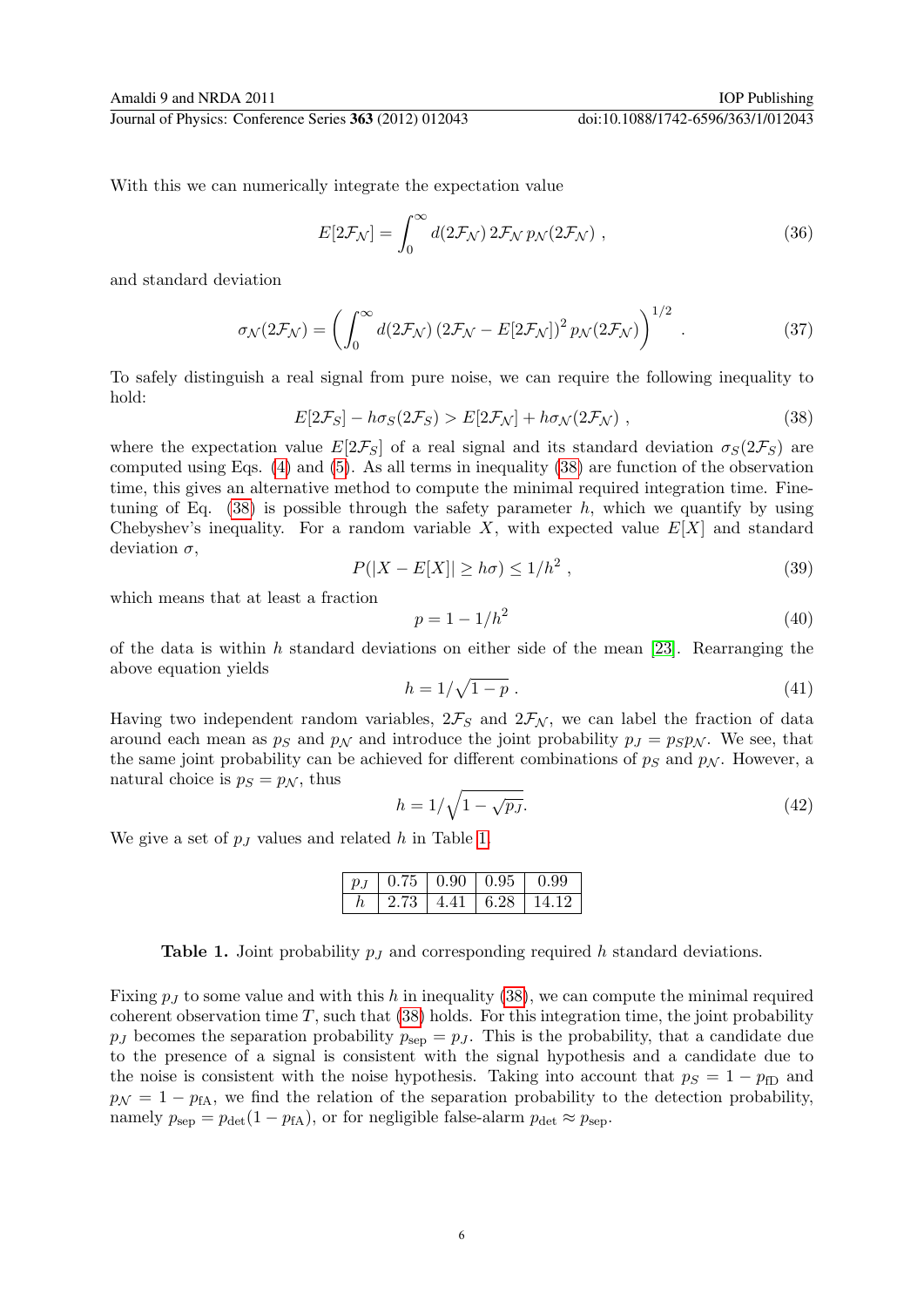# 4. Method comparison

## 4.1. Numerical predictions

In the following we compare the two methods to find the minimal required integration time described in the previous section in terms of observation duration and computing cost. We consider a StackSlide search with  $N = 205$  segments of duration  $\Delta T = 25$  hours, each using data from  $N_d^c = 2$  detectors. For a hypothetical candidate with fixed Doppler parameters  $\alpha = 1.45$  rad,  $\delta = 0$  rad  $f = 185$  Hz,  $\dot{f} = -1 \times 10^{-9}$  Hz/s, we pick an average strength in the range  $2\bar{F}_c \in [5, 13]$ . Then using Eq. [\(13\)](#page-3-0) with  $\kappa = 1$  and the semi-coherent metric we compute the search bands associated with such a candidate. Having that, for mismatch  $m = 0.01$  and a hyper-cubic lattice, we can compute the number of templates using Eq. [\(10\)](#page-3-1) and the fully-coherent metric. Using method 1, requiring detection probability  $p_{\text{det}}^* = 0.9$  at overall false-alarm probability  $p_{\text{fA}}^* = 0.01$  using Eq. [\(29\)](#page-5-1) we compute  $\rho_{\text{th}}^2(p_{\text{fA}}^*, p_{\text{fD}}^*)$  and the minimal required observation time  $T_1$ , which substituted in Eq. [\(33\)](#page-5-2) with  $N_d = N_d^c$  satisfies Eq. [\(30\)](#page-5-3). For method 2 a separation probability equal to  $p_{\text{det}}^*$  yields safety factor  $h = 4.41$ , see Table [1.](#page-6-1) We label the integration time that satisfies Eq.  $(38)$  as  $T_2$  and plot both integration times  $T_1(2\bar{\mathcal{F}}_c)$  and  $T_2(2\bar{\mathcal{F}}_c)$  in Figure [1](#page-8-0) (a) as function of  $2\bar{\mathcal{F}}_c$ . With the number of templates for  $T_1$  and  $T_2$  we estimate the computing cost  $C_1$  and  $C_2$  using the fundamental computing cost constant  $c_0 = 7 \times 10^{-8} s$  in Eq. [\(24\)](#page-4-0) and assuming SFTs of duration  $T_{\text{SFT}} = 1800$  s in Eq. [\(25\)](#page-4-1).  $C_1(2\bar{\mathcal{F}}_c)$  and  $C_2(2\bar{\mathcal{F}}_c)$  are plotted in Figure [1](#page-8-0) (b). In Figure 1 (c) we plot how the expectation value from a real signal grows with increasing  $T$  compared to loudest candidate from Gaussian noise. In this plot the candidate strength is fixed to  $2\bar{F}_c = 8.5$ .

We see that method 2 yields much longer observation time, at same candidate strength compared to method 1. Due to the resulting much larger number of templates, the computing cost, especially for weak candidates, is much higher. The inferiority of method 2 compared to method 1 in terms of required integration duration and computing power can be explained by the ad hoc construction of method 2 and the use of Chebyshev's inequality, which is only a lower bound. In this sense method 2 is a more conservative approach, though the important information about false-alarm and false-dismissal probability gets lost in this framework. The computing cost of method 1 looks very promising even for weak candidates, however we should keep in mind that this is lower limit and the cost of a search with real data would most likely be much higher. The reason for this is that gaps in the data are direct penalty for the growth of  $\rho_{ac}^2$ , while  $\rho_{\text{th}}^2$ remains unaffected. Furthermore, for very weak signals, the required integration duration may violate the assumption of constant sky resolution, thus we would underestimate the number of templates, resulting in a higher false-dismissal.

## 4.2. Monte Carlo results

To confirm the numerical predictions of method 1 we perform the following Monte Carlo studies. We create a set of 205 segments with duration 25 hours of Gaussian noise and draw a set of pulsar parameters  $\alpha \in (0, 2\pi)$ ,  $\delta \in (-\pi/2, \pi/2)$ ,  $\cos \iota \in (-1, 1)$ ,  $\psi \in (0, 2\pi)$ ,  $\phi_0 \in (0, 2\pi)$  at fixed frequency of f = 185 Hz and spindown value in the range  $\dot{f} \in (-f/\tau, 0)$ , where  $\tau = 2220$  yr is the minimal spindown age of the source [\[1\]](#page-9-0). We inject a signal with the above parameters and intrinsic signal amplitude  $h_0$  high enough to produce a candidate with expected average strength  $E[2\bar{F}_S] \in [12, 13]$ . To find the actual injected value we first do a targeted StackSlide search at the point of the injection. With this measured injected  $2\bar{F}_S$  value, using Eq. [\(13\)](#page-3-0) we compute Fisher extents, from which we draw a random parameter point  $\lambda_c$  satisfying

$$
\bar{\Gamma}_{ij}\Delta\lambda^i\Delta\lambda^j < 1\tag{43}
$$

The point  $\lambda_c$  is within the 1- $\sigma$  Fisher ellipsoid of the true signal location and becomes the candidate to follow up. Following the scheme for method 1 as described above, we compute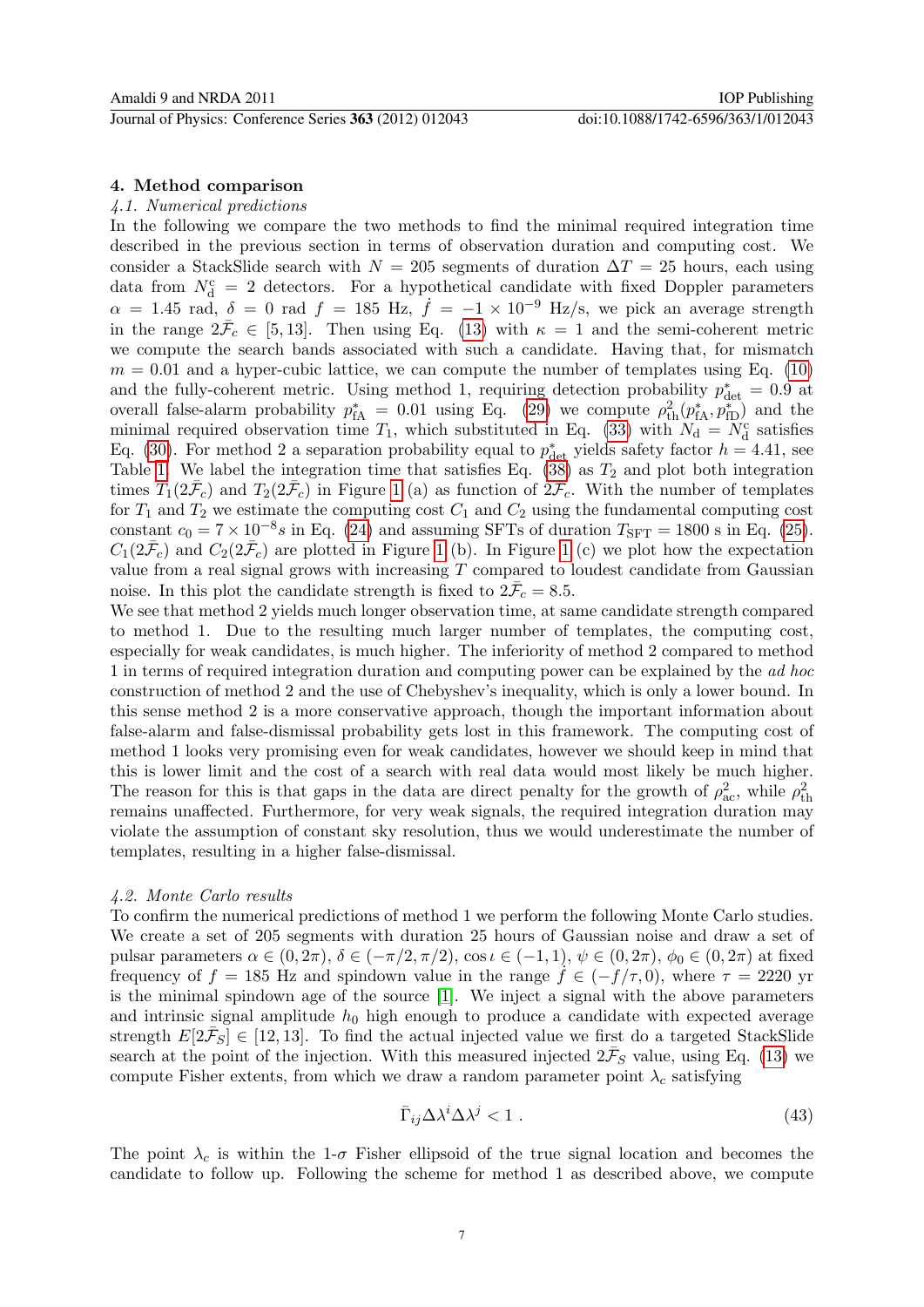

<span id="page-8-0"></span>Figure 1. Numerical comparison between method 1 and method 2 (quantities labeled with 1 and 2, respectively). Figure (a) shows the required coherent integration time as function of the strength of the candidate, (b) shows the computing cost depending on the strength of the candidate, (c) shows expected value of signal, noise and related  $h = 4.41$  standard deviations for detection probability  $p_{\text{det}} = 0.9$  of a candidate with  $2\bar{F}_c = 8.5$ .

the minimal required coherent observation time targeting detection probability  $p_{\text{det}}^* = 0.9$  and search for the signal. After computation of  $2\mathcal{F}_S$  using the data with the injected signal, we compute  $2\mathcal{F}_{N}$  with the same grid and integration duration using the noise only data. We claim "detection" whenever the loudest measured  $2\mathcal{F}_S$  value in the data with injected signal is higher than the loudest measured  $2\mathcal{F}_{\mathcal{N}}$  of the noise. The result of the Monte Carlo simulations is as follows: in 897, out of 1000 trials, the measured  $2\mathcal{F}_S$  value in the data containing injected signal exceeds the measured  $2\mathcal{F}_{N}$  value of the noise only data. With this the achieved detection probability  $p_{\text{det}} = 0.897 \pm 0.023$  is in accordance with the targeted detection probability  $p_{\text{det}}^*$ .

## 5. Discussion

We derived two different methods to compute the minimal required coherent integration time in a fully-coherent  $\mathcal F$ -statistic search in the *zoom* stage of follow-up of candidates from a semicoherent StackSlide search. By numerical comparison we showed that method 1 is superior to method 2 in terms of required integration duration and computing cost. We confirmed in a Monte Carlo study that the predicted coherent integration time is sufficient to achieve the desired detection probability. The results of this paper have been derived for Gaussian data without gaps and two detectors of equal noise floor. Further extension of this work is closely